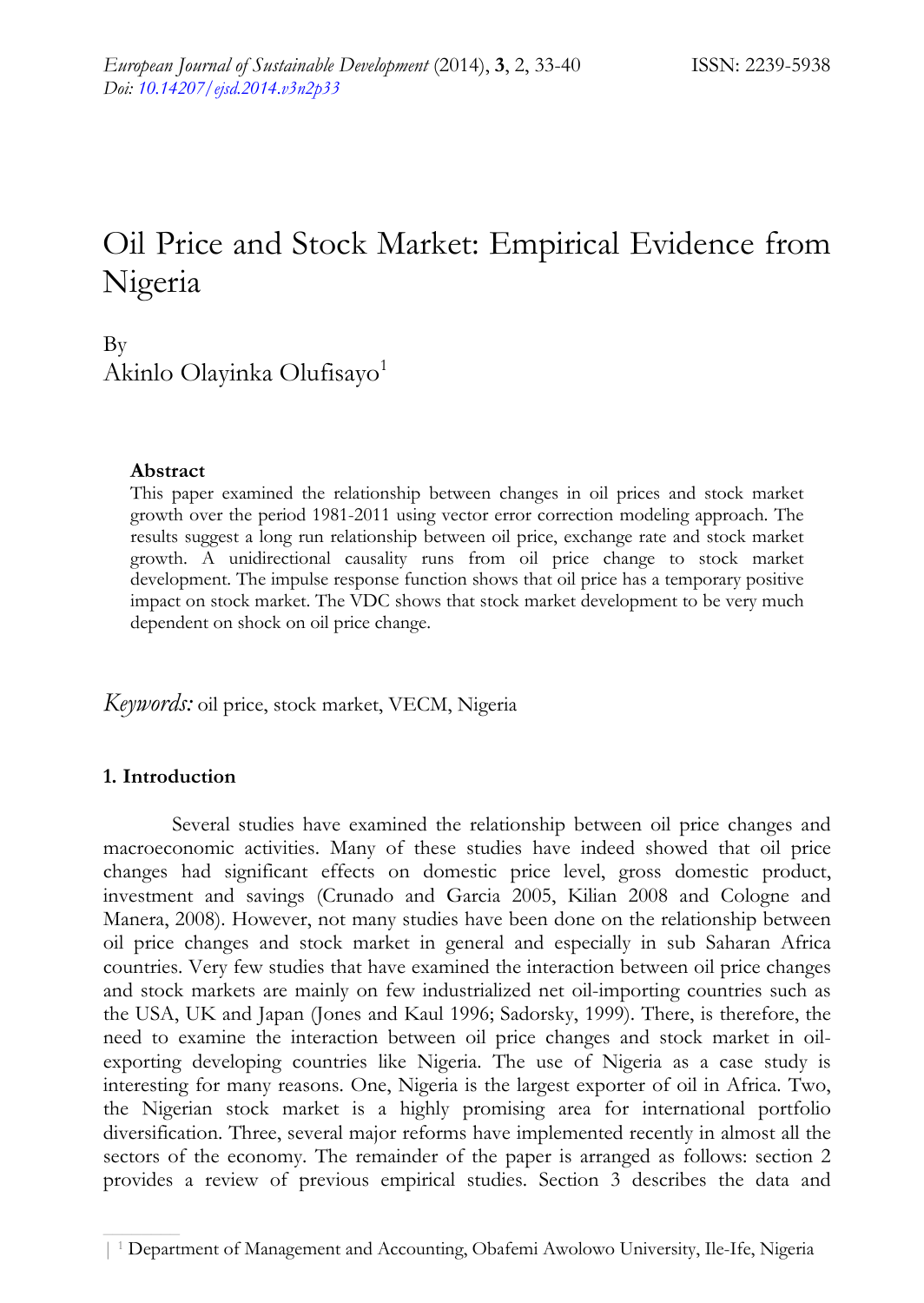empirical methodology adopted in this study. Section 4 reports the estimation results. Finally, section concludes the paper.

## **2. Literature Review**

Several studies have examined the nexus of relationship between oil price changes and macroeconomic fundamentals such as gross domestic product, inflation, employment, exchange rate and investment (Chen and Chen, 2007, Huang and Guo, 2007 and Nandha and Hammoudeh 2007). However, only very few studies have focused on the interaction between oil price changes and stock market especially in developing countries like Nigeria.

The study by Jones and Kaul (1996) examined the reaction of international stock markets for oil price shocks. The study found that , in the postwar period, the reaction of US and Canadian stock prices to oil shocks can be completely accounted for by the impact of these shocks on real cash flows. However, the results for Japan and the Uk were inconclusive.

The study by Huang, et al. (1996) examined the link between daily oil future returns and daily US returns using an unrestricted vector autoregressive (VAR) approach. The study showed that oil returns do lead some individual oil company stock returns, but oil future returns do not have much impact on general market indices. The study by Sadorsky (1999) examined the relationship between oil changes and aggregate stock returns using American monthly data. The results from VAR with GARCH approach showed that oil price and its volatility both play important roles in affecting real stock returns. The results showed that oil price movements after 1986 accounted for a larger fraction of the forecast error variance in real stock returns that did interest rates. The study by Pappetrou (2001) based on VAR approach examined the interaction amongst oil prices, real stock prices, interest rates, real economic activity and employment in Greece. The results showed that oil price changes affect real economic activity and employment. Moreover, oil prices explained a significant movement in stock price. Hong et al. (2002) provided evidence of a negative association between oil price returns. In the same way, the study by O'Neil et al. (2008) and Park and Ratti (2008) found that oil price shocks have a statistical significant negative effect on stock prices for an extended sample of thirteen developed markets.

The study by Boyer and Filion (2007) found that Canadian energy stocks are positively associated to the overall markets return and the appreciations of crude oil and natural gas prices. The study by Miller and Ratti (2009) looked at the relationship between the world price of oil and international stock markets. The results of the analysis showed that stock market indices responded negatively to increases in the oil price in the long run. However, according to them, this pattern appeared to disintegrate from the beginning of 2000. The results from Lescaroux and Mignon (2008) study shocked a strong unidirectional causality running from oil prices to share prices, most especially for oil exporting countries.

The studies by Gogineni (2007) and Yurtsever and Zahor (2007) supported the finding that oil prices are positively associated with stock prices where oil price shocks reflect changes in aggregate demand. However, the relationship would be negative where oil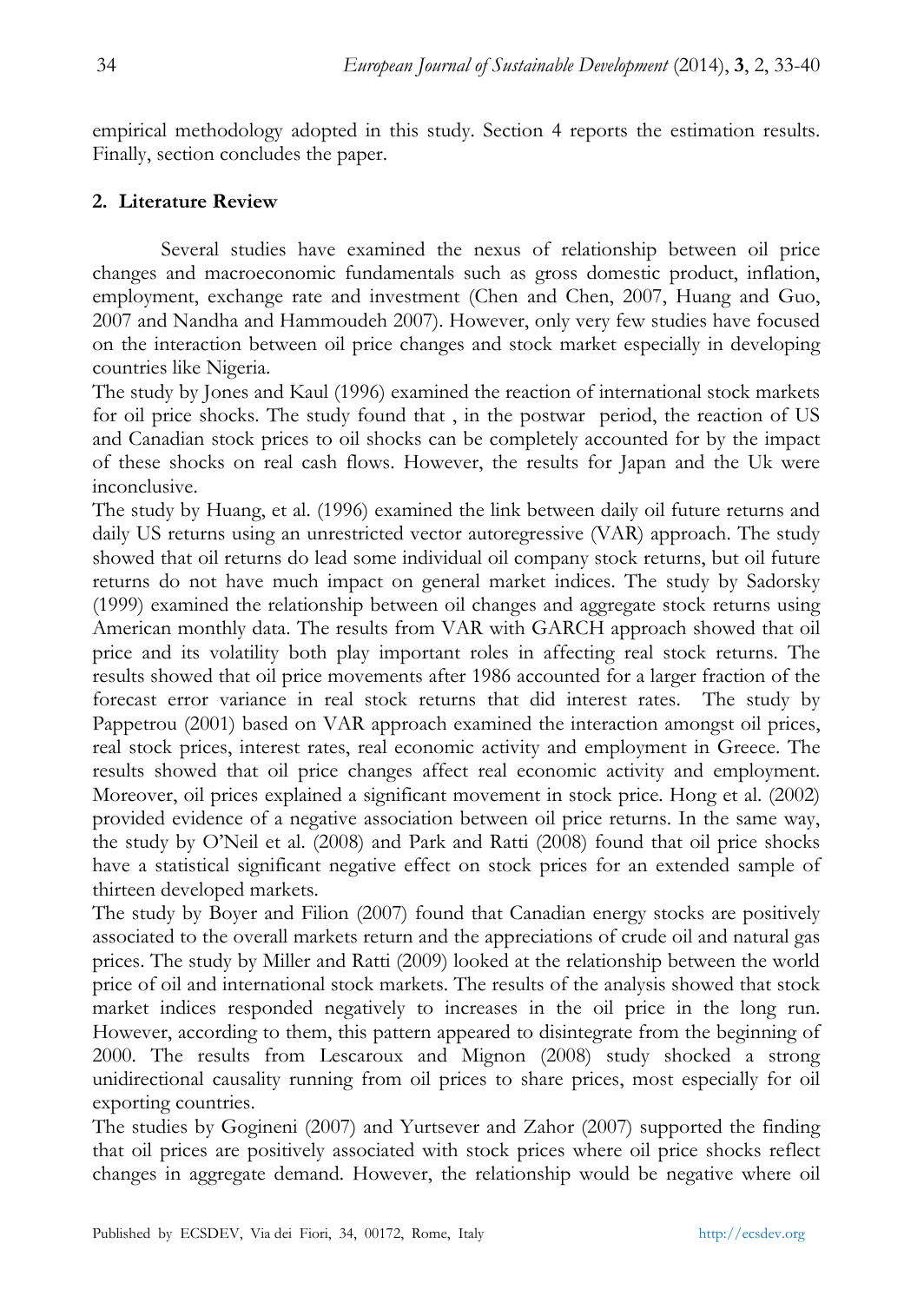price shocks reflect in aggregate supply. Aside, the results showed that stock prices respond symmetrically to changes in oil prices, while lower oil prices are not associated with higher oil.

The study by Hammoudeh and Aleisa (2004) showed that there was a bidirectional relationship between Saudi sock returns and oil price changes. Basher (2006) using VAR analysis for Gulf cooperation countries found that only the Saudi and Omani markets have predictive power of oil price increase. Chen (2010) suggested then an increase in oil prices led to a higher probability of a bear market emerging. Bhar and Nikolova (2010) found that global oil price returns have significant impact on Russian equity returns and volatility.

The study by Hasan and Mahbobi (2013) on the influence of oil prices on Canadian stock market showed that the impact of oil price on the Canadian stock market has been robustly increasing the second period. The empirical analysis by Lin et al. (2011) showed that the impact of oil price shocks on Greater China has been mixed. The effect in Taiwan's stock market was very similar to that in the US stock market. Finally, the results showed that all the three shocks had significant positive impacts on Hong Kong's stock return.

## **3. Data and Methodology**

The paper uses annual data on oil price, stock market capitalization and exchange rate. The oil price adopted is US \$ per barrel and stock market development is proxied as market capitalization. Exchange rate is the Nigerian Naira exchange rates against US Dollars. The study adopts vector Autoregressive (VAR) technique. The basic model employed in the study can be expressed as:

 $Mkt_t = \beta_0 + \beta_1 OIP_t +$ 

Where  $Mkt_t$  is the market capitalization, OIP is the oil price and EXC is the Nigerian naira/US Dollar exchange rate. The data were sourced from the Central Bank of Nigeria, statistical Bulletin.

The series were tested for stationarity using Augmented Dickey-Fuller and Phillips-Peron method. If the series are integrated of the same order, then, there is a possibility for cointegration of the variables, with a test for cointegration being meaningful.

After ascertaining that both series are integrated of the same order, then one can proceed to test for cointegration using Johansen maximum Likelihood procedures [Johansen and Juselius (1990)]. Any long term cointegration found between the series will contribute an additional error-correction term to the Error Correction model. The Johansen procedure in a vector Autoregressive (VAR) based test on restriction imposed by cointegration in the unrestricted VAR. The null hypothesis in consideration is  $H_0$ , that there are a different number of cointegration, relationship, against H<sub>1</sub>, that all series in the VAR are stationary.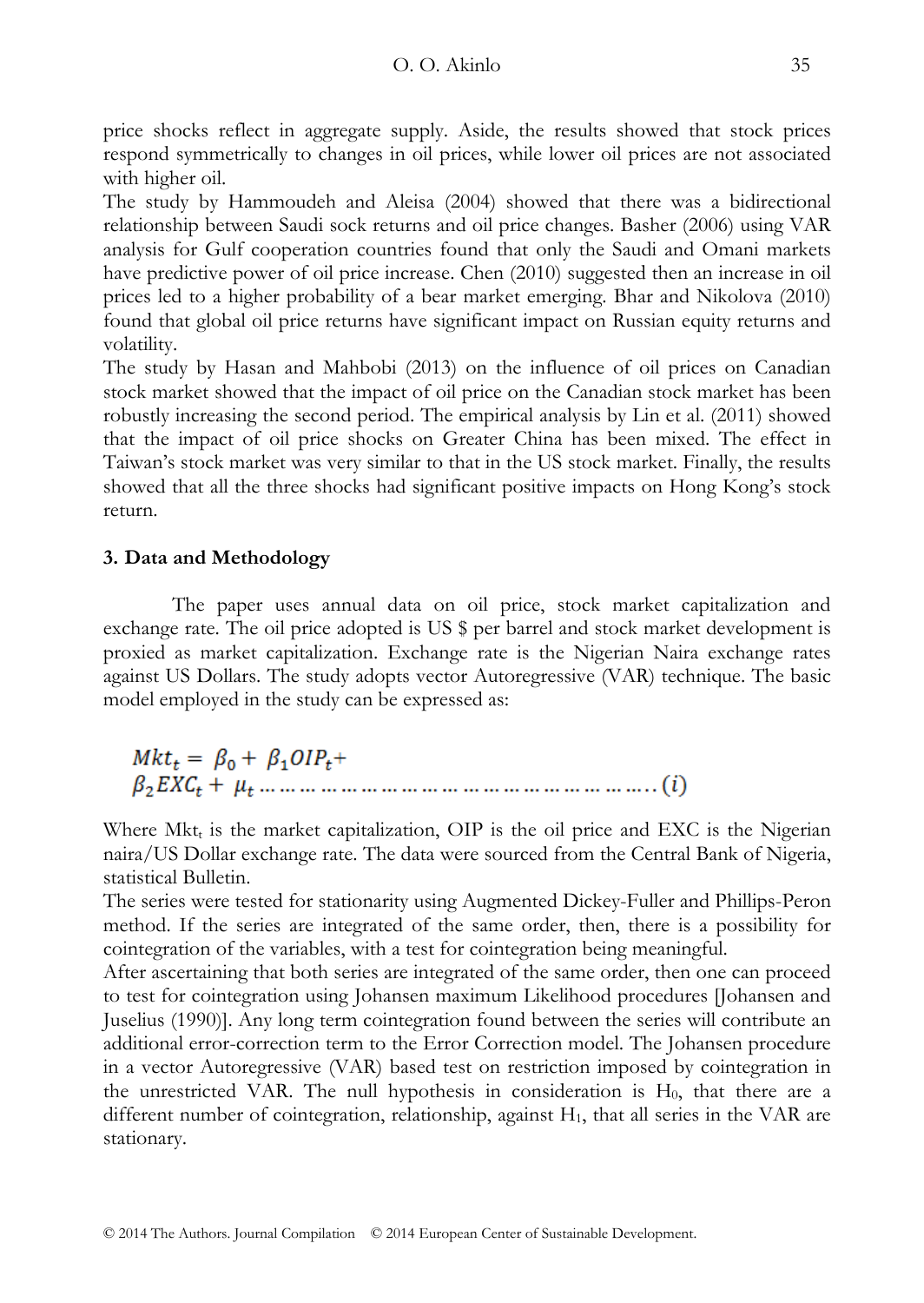The VECM adopted in this paper is specified as :

$$
\Delta MKT_{t} = \lambda_{1} + \sum_{i=1}^{k-1} \delta_{1i} \Delta MKT_{t-i} + \sum_{i=1}^{k-1} \theta_{1i} \Delta OIP_{t-i} + \sum_{i=1}^{k-1} \Psi_{1i} \Delta EXC_{t-i} + \mu_{1} ECT_{t-1} + \varepsilon_{t} \dots \dots (2)
$$
  
\n
$$
\Delta OIP_{t} = \lambda_{2} + \sum_{i=1}^{k-1} \delta_{2i} \Delta MKT_{t-i} + \sum_{i=1}^{k-1} \theta_{1i} \Delta OIP_{t-i} + \sum_{i=1}^{k-1} \Psi_{2i} \Delta EXC_{t-i} + \mu_{2} ECT_{t-1} + \varepsilon_{t} \dots \dots (3)
$$
  
\n
$$
\Delta EXC_{t} = \lambda_{3} + \sum_{i=1}^{k-1} \delta_{3i} \Delta MKT_{t-i} + \sum_{i=1}^{k-1} \theta_{3i} \Delta OIP_{t-i} + \sum_{i=1}^{k-1} \Psi_{3i} \Delta EXC_{t-i} + \mu_{3} ECT_{t-1} + \varepsilon_{t} \dots \dots (4)
$$

The coefficient of the  $ECT_{t-1}$  term infers long run causality, while the joint f-test of the coefficients of the first differenced independent variables indicates short run. The causality can be derived through the Wald test of the joint significance of the lags of the independent variables.

To examine the relationship among economic variables, innovation accounting (variance decomposition and impulse response function) technique can be applied in the analysis.

#### **4. Empiricaal Results**

#### **Basic statistics description and stationary test**

From table 1, all the series display a high level of consistency as their mean and median values are perpetually within the maximum and minimum values of the series. From the series skewness and kurtosis, we see that the data have that tail properties. Finally, the probability that the Jarque-Bera statistic exceed (in absolute value) the observed value is generally low suggesting the rejection of the hypothesis of normal distribution.

|                     | <b>MKT</b>   | <b>OIP</b> | EXC      |  |
|---------------------|--------------|------------|----------|--|
| Mean                | 2078.468     | 35.83871   | 67.41402 |  |
| Median              | 262.6000     | 27.80000   | 81.25280 |  |
| Maximum             | 13294.60     | 100,0000   | 153.8600 |  |
| Minimum             | 5.000000     | 10.60000   | 0.610000 |  |
| Std. dev.           | 3733.599     | 25.73688   | 58.86975 |  |
| Skewness            | 1.782650     | 1.459453   | 0.068403 |  |
| Kurtosis            | 4.799508     | 3.917995   | 1.325106 |  |
|                     |              |            |          |  |
| Jarque-Bera         | 20.60155     | 12.09352   | 3.647649 |  |
| Probability         | 0.000034     | 0.002366   | 0.161407 |  |
|                     |              |            |          |  |
| Sum                 | 64432.50     | 1111.000   | 2089.835 |  |
| Sum Sq. Dev.        | $4.18E + 08$ | 19871.60   | 103969.4 |  |
|                     |              |            |          |  |
| <b>Observations</b> | 31           | 31         | 31       |  |

**Table 1:** Descriptive Statistics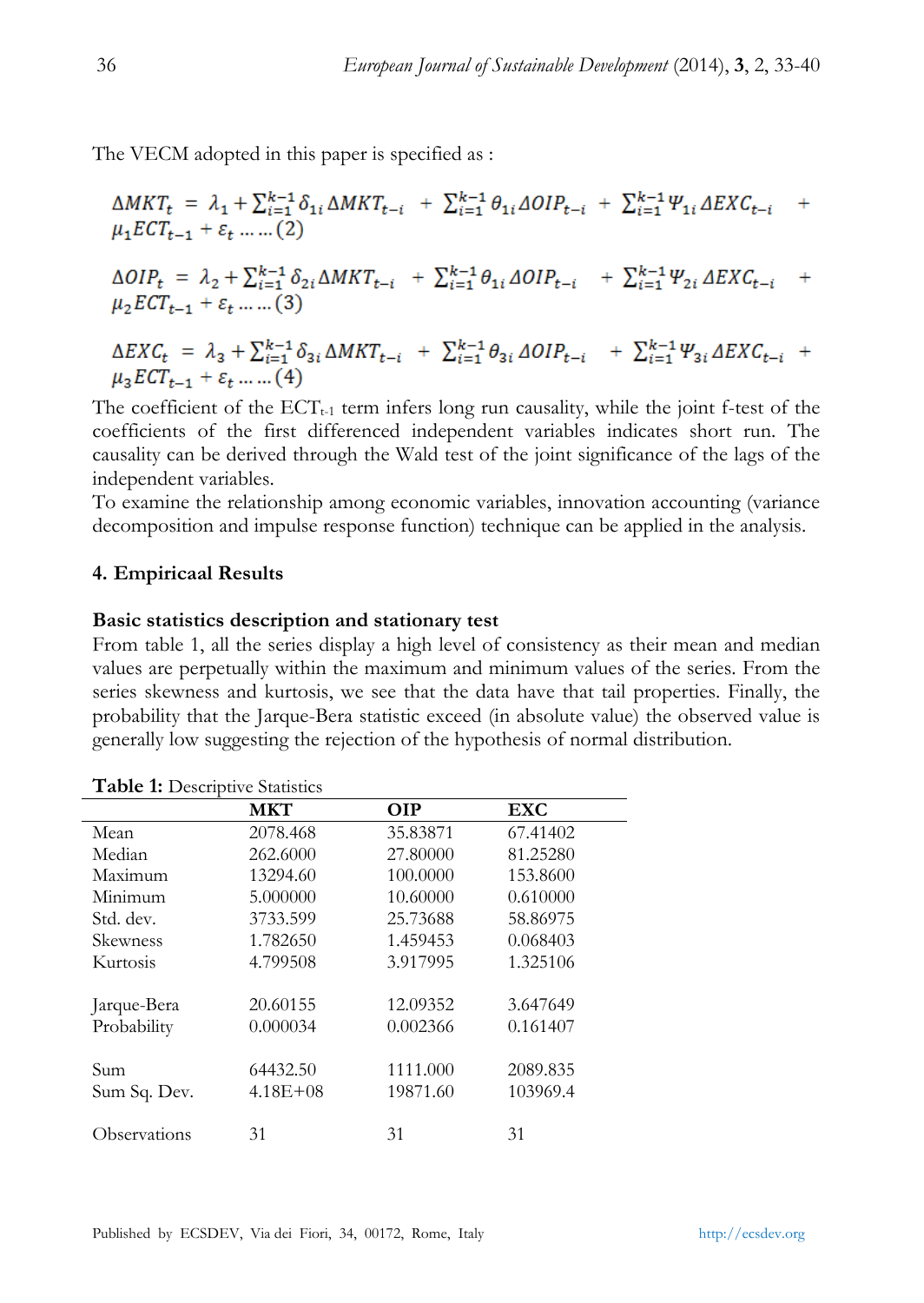|                     | <b>ADF</b>   |                   | <b>KPSS</b> |                            |
|---------------------|--------------|-------------------|-------------|----------------------------|
|                     | <b>LEVEL</b> | 1 <sub>1</sub> ST | Level       | 1 <sup>st</sup> difference |
|                     |              | Difference        |             |                            |
| <b>MKT</b> Constant | $-0.264$     | $-3.829$          | 1.607       | 0.139                      |
| Constant & Linear   | $-2.885$     | $-3.724$          | 0.159       | 0.110                      |
| OIP Constant        | $-0.154$     | $-4.379$          | 0.713       | 0.409                      |
| Constant & Linear   | $-1.289$     | $-5.669$          | 0.370       | 0.036                      |
| <b>EXC</b> Constant | $-2.276$     | $-3.274$          | 1.474       | 0.490                      |
| Constant & Linear   | $-0.531$     | $-4.444$          | 0.386       | 0.079                      |

From table 2, the results of the ADF and KPSS tests show that all the variables are integrated of order one or I(1).

**Table 2:** Unit Root Test

*Note: Table 3 presents the results of the cointegration test. The lag length of the cointegration test is selected by nonautocorrelation of the error term. Thus the optimal lag length that was selected is*  $1(i.e \text{ lag} = 1)$ *. According to the results based on Johansen's test, the null hypothesis of no cointegration (r=0) can be rejected using the trace test.*

**Table 3:** Johansen Cointegration Test (with a linear Trend) where r is the number of cointegrating vectors

| $\cdot$<br>Null | Alternative r | $\lambda$ – max | Critical value | Trace | Critical value |
|-----------------|---------------|-----------------|----------------|-------|----------------|
|                 |               | 21.03           | 21.13          | 34.07 | 29.79**        |
|                 |               |                 | 14.26          | 13.03 | 15.49          |
|                 |               | 0.33            | 3.84           | 0.33  | 3.84           |

The Granger causality results are presented in table 4 for the long-run Granger causality, the results suggest that one period lagged error-correction term,  $\text{ECT}_{t-1}$  has a negative sign and is statistically significant at 5 per cent level when stock market development (MKT) stands as dependent variable. This shows that stock market has bilateral causal relationship with oil price changes. The results in table 4 show unidirectional causality running from oil price changes to stock market development. Moreover, the results show unidirectional causality from stock market to exchange rate.

|                           | $\sim$<br>Chi-square statistics | $\text{ECT}_{t-1}$ |                    |                |
|---------------------------|---------------------------------|--------------------|--------------------|----------------|
| Variables                 | $\Delta$ MKT <sub>t</sub>       | $OIP_t$            | $\mathbf{EXC}_{t}$ | (t-statistics) |
| $\Delta$ MKT <sub>t</sub> | --                              | $10.92***$         | 0.38               | $-0.747**$     |
|                           |                                 | (0.004)            | (0.83)             | $(-2.09)$      |
| $\Delta OIP_t$            | 3.04                            | $- -$              | 0.01               | $0.004**$      |
|                           | (0.22)                          |                    | (0.99)             | (2.76)         |
| $\Delta$ EXC <sub>t</sub> | $6.40**$                        | 0.29               |                    | 0.004          |
|                           | (0.04)                          | (0.86)             |                    | (1.41)         |

**Table 4:** Granger Causality and error Correction Model

*Note: \*\*\* and \*\* denote significant at 1% and 5% respectively.* 

Figure 4 shows the results of the impulse responses of the variables to one standard deviation of shock to each of the variables in the system. In this study, we focus on the responses of stock market development (MKT) to one standard deviation of shock to oil price and vice versa. From the impulse responses shown in table 4, we found that oil price has a temporary positive impact on stock market development. A positive shock on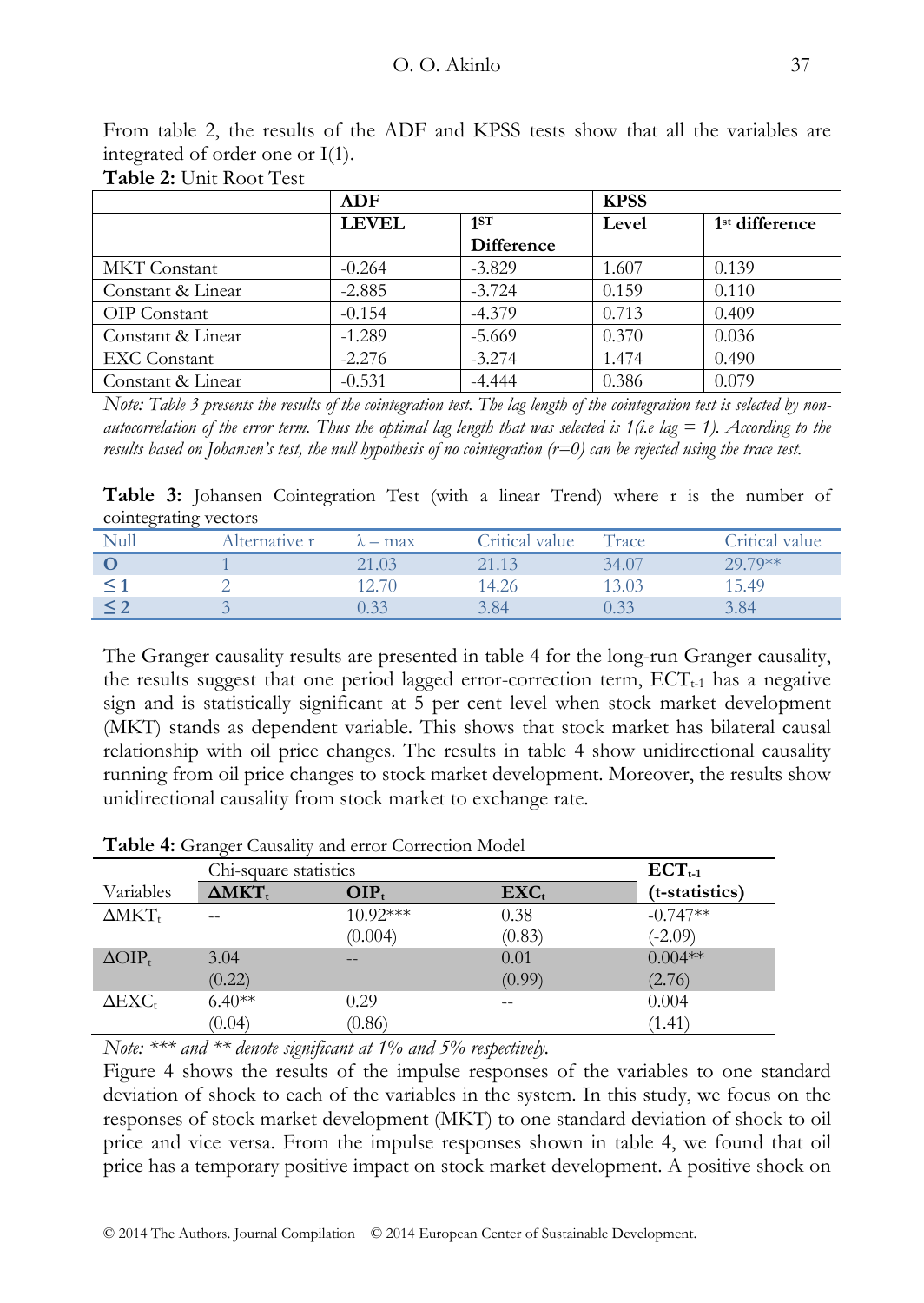oil price increases stock market development for the first three periods. It falls in the medium term but increases marginally in the long run period. On the other hand, oil increases steadily throughout in response to a positive shock on stock market capitalization. Stock market development respond negatively to a shock on exchange rate while stock market initially responds negatively to a shock ion exchange rate but turns positive in the 2nd to 4th period. It however becomes constant afterwards.



Table 5a and 5b shows the variance decompositions of stock market development (MKT) and oil price (OIP). The evidence shows stock market development (MKT) to be very mush dependent on shock oil price changes. Except for 1st and 2nd periods, oil prices changes explained over 25 per cent of the shocks on stock market development. This is in line with the Granger causality results where stock market development is endogeneous. Table 5b shows the variance decomposition of the oil price. The results show that oil price is very much dependent on shocks to stock market development. All through the periods, stock market is found to significantly contribute to the shocks on oil price changes.

**Table 5a:** Variance decomposition of MKT

| Period |         | мкт      | <b>OIP</b> | <b>EXC</b> |
|--------|---------|----------|------------|------------|
|        | 588.522 | 100.0000 | 0.000000   | 0.000000   |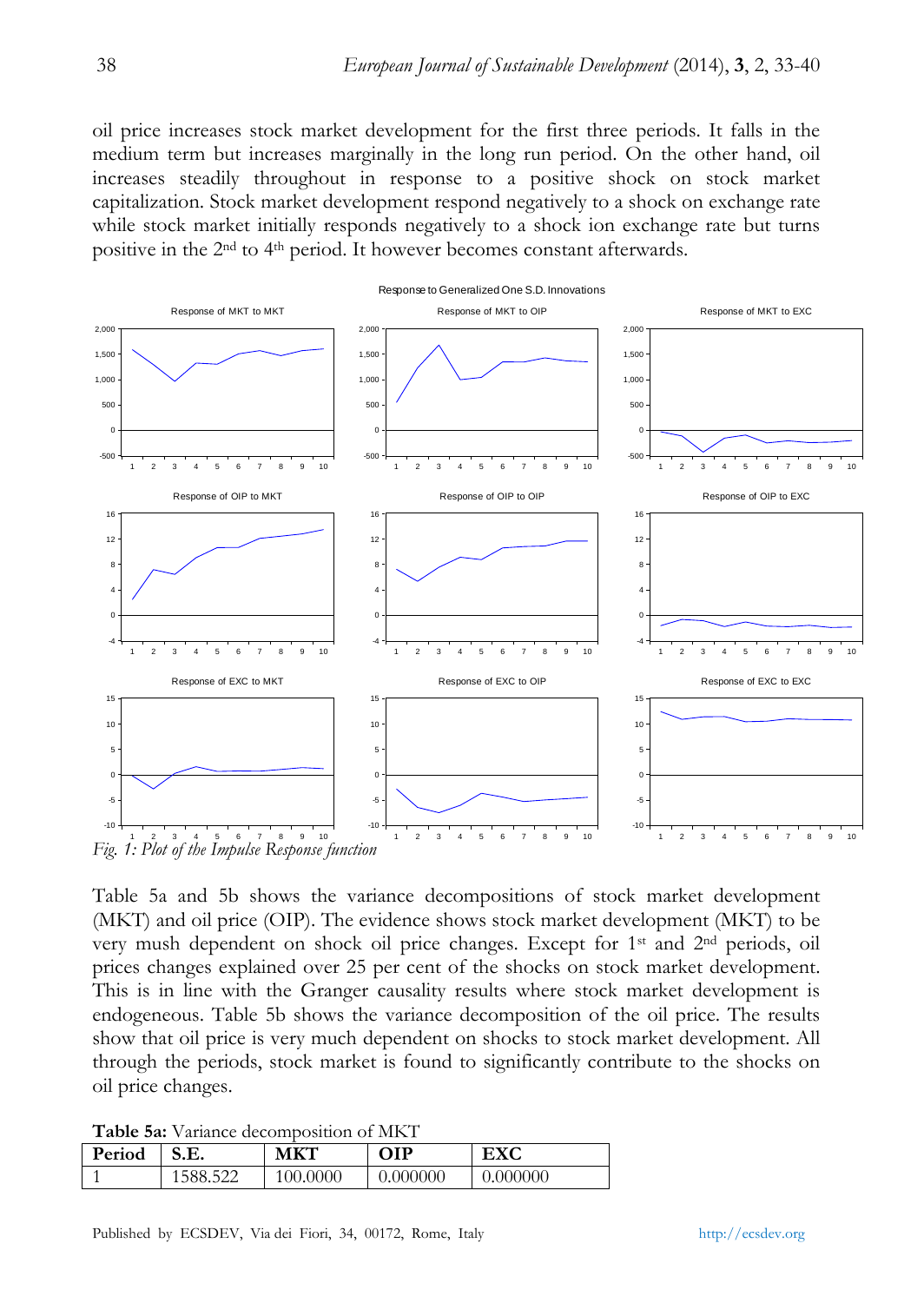| 2  | 2214.740 | 85.60302 | 14.14340 | 0.253578 |
|----|----------|----------|----------|----------|
| 3  | 2811.246 | 64.90611 | 34.85702 | 0.236866 |
| 4  | 3159.797 | 68.91746 | 30.89474 | 0.187806 |
| 5  | 3476.633 | 70.99377 | 28.79925 | 0.206977 |
| 6  | 3889.693 | 71.68418 | 28.14905 | 0.166764 |
| 7  | 4280.970 | 72.63424 | 27.22547 | 0.140297 |
| 8  | 4630.295 | 72.14288 | 27.73618 | 0.120933 |
| 9  | 4967.525 | 72.66917 | 27.22575 | 0.105080 |
| 10 | 5288.470 | 73.32064 | 26.58394 | 0.095419 |

**Table 5b** Variance Decomposition of OIP

| Period         | S.E.     | <b>MKT</b> | <b>OIP</b> | <b>EXC</b> |
|----------------|----------|------------|------------|------------|
|                | 7.222677 | 12.00521   | 87.99479   | 0.000000   |
| $\overline{2}$ | 10.63011 | 51.05357   | 48.91161   | 0.034813   |
| 3              | 13.68623 | 53.01575   | 46.75794   | 0.226306   |
| 4              | 17.60159 | 58.45853   | 41.39933   | 0.142140   |
| 5              | 21.26971 | 65.07306   | 34.79257   | 0.134372   |
| 6              | 24.90297 | 65.79214   | 34.10170   | 0.106164   |
|                | 28.56332 | 67.89909   | 32.01971   | 0.081200   |
| 8              | 31.94156 | 69.46431   | 30.46185   | 0.073842   |
| 9              | 35.26637 | 70.15009   | 29.78781   | 0.062105   |
| 10             | 38.48925 | 71.15016   | 28.79593   | 0.053912   |

#### **Conclusion**

The relationship between oil price change and stock market has been preoccupied the attention of economists in recent times. This paper analyses the nexus of relationship between oil price and stock market using vector error correction modeling approach. The results show that oil price, exchange rate and stock market development are cointegrated. The results from Granger Causality test show that there is unidirectional causality from oil price change to stock market development. Also, unidirectional causality from stock market to exchange rate was found. The IRFs show that oil price increases steadily over the long run in response to a positive shock on stock market growth. However, oil price has a temporary positive impact on stock market growth. The VDCs show stock market growth to be dependent on oil price change. Also, oil price is highly dependent on shocks to stock market development.

#### **References**

- Basher, Z. (2006) "Wild Oil Prices, but Brave Stock Markets! The Case of Gulf Cooperation Council (GCC) Stock markets", Middle East Economic Association Conference, Dubai.
- Bhar, R. and B. Nikolova (2010) "Global Oil Prices, Oil Industry and Equity Returns: Russian Experience", *Scottish Journal of political Economy*, vol.57 (2), p. 169-186.
- Boyer, M. M. and Filion, D. (2007) "Common and Fundamental Factors in Stock Returns of Canadian Oil and Gas Companies", *Energy Economics*, vol. 29 93 0, p. 428-453.

Chen, S. S. (2010) "Do Higher Oil Prices Push the Stock Market in to Bear Territory?", *Energy Economics*, vol. 32(2), p. 490-495.